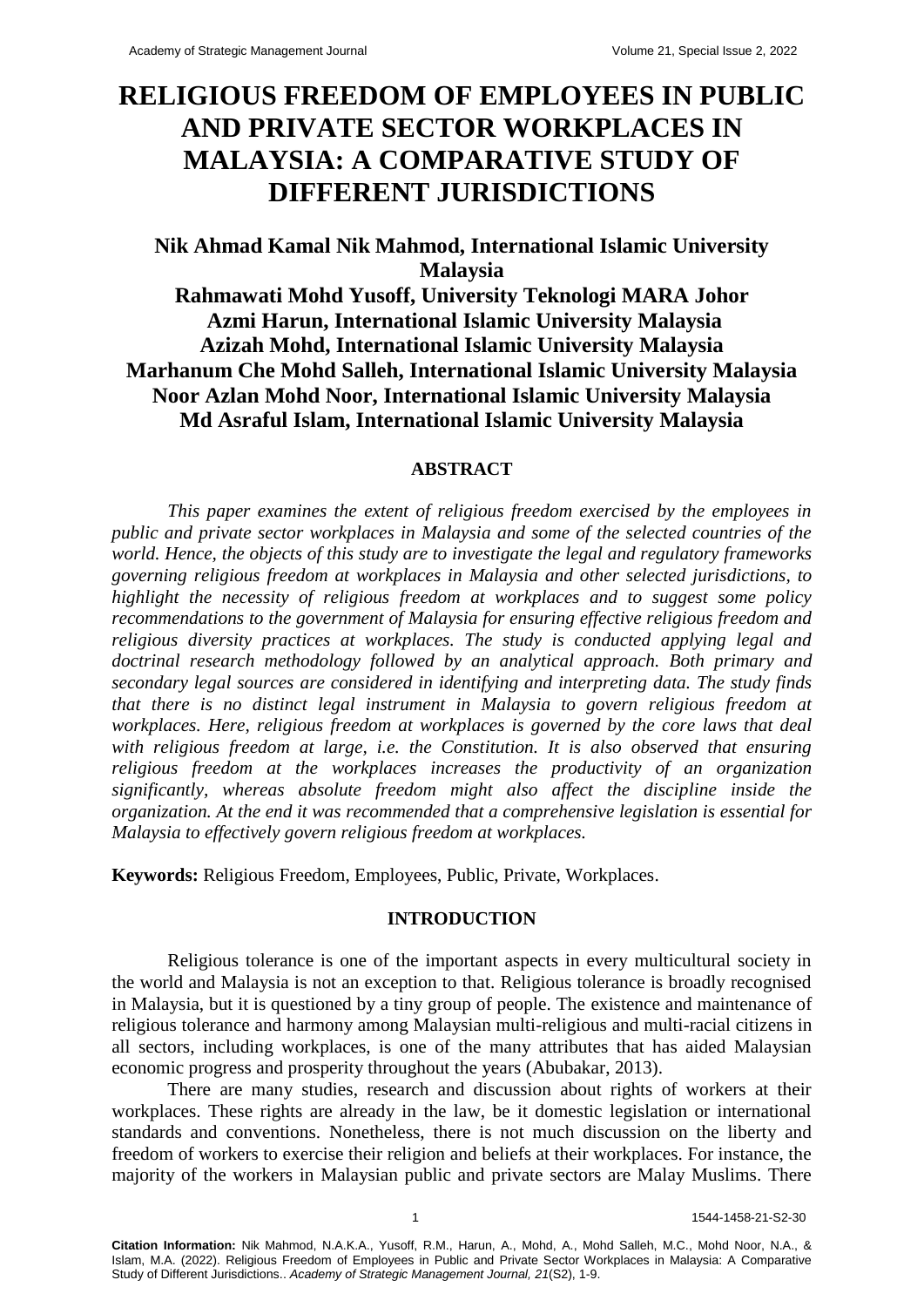are many cases where there is a lack of opportunity for Muslim workers to practice their religious duties at work. Thus, the constraint to practise one's religion includes facility and convenience to perform the rites. Not only in Malaysia, the same issue persists all over the world. This research therefore, is conducted to examine whether there are adequate laws in Malaysia to deal with the diversity of religion at the workplace that may affect individual workers' religious belief and practice, to find to what extent the workplaces in Malaysia observes freedom to practice one's religion, to investigate factors that contribute to the workers to receive freedom and right to practice their religion at workplaces in Malaysia, and finally to suggests some policy recommendations for developing a balanced diversity religious model for workplaces in Malaysia to ensure employees' freedom to profess and practice his religion. To make a comparative analysis, religious diversity practices at the workplaces of some other jurisdictions are also highlighted.

#### **Religion and Employment: The Malaysian Context**

People in Malaysia do not work in jobs that are directly related to or connected to the affairs of a religion or a religious institution or body governed by a religious group unless the job is directly related to or connected to the affairs of a religion or a religious institution or body governed by a religious group. In a mosque, for example, only a Muslim can be appointed as an imam or leader, whereas in a church, only a Christian can be appointed, and in a Buddhist temple, only a Buddhist can be appointed, and in a Hindu temple, only a Hindu can be appointed (Abubakar, I., 2013). According to Article 8(2) of the Federal Constitution of Malaysia, "there shall be no discrimination against citizens on the ground only of religion, race, descent, place of birth or gender in any law or in the appointment to any office or employment under a public authority or in the administration of any law relating to the acquisition, holding or disposition of property or the establishing or carrying on of any trade, business, profession, vocation or employment."

# **Religious Freedom at Workplaces in Malaysia**

It is assured by Article 11(1) of the Federal Constitution of Malaysia, "every person has the right to profess and practise his religion and, to propagate it." This provision is applicable to all sectors including workplaces. However, there are some limitations of the right to profess and practice one's religion on the ground of public order, public health and morality (The Federal Constitution of Malaysia).

So far there is no decision made by the court that affects the right to profess and practice one's religion in the workplaces. But there are cases like Meor Atiqulrahman bin Ishak & Ors v Fatimah Sihi & Ors [2006] 4 CLJ 1 and Halimatussadiah v Public Services Commission [1994] 3 MLJ 61 dealing with the issues about the right to wear "Islamic" dress. In the case of Meor Atiqurrahman, three school children challenged the school and the Ministry of Education's decision to expel them for refusing to take off their "Serban" during school hours as required in the dress code provision of the School Regulations 1997. The Federal Court opined that freedom to practice a religion requires the fulfillment of three conditions; namely, the person must profess a religion, there is a practice that he/she needs to assert, and the practice that he/she wants to assert is the practice of that religion he/she professes. Following the fulfilment of the three criteria, the following question is whether the practise in question is an integral component of the religion, which is an extremely important question to answer. If the activity is obligatory and important to the faith, the court may place greater emphasis on it. If it is not, the court may provide a lesser weight to it. The Federal Court in evaluating the main issue whether the School Regulations 1997 is constitutional or otherwise concluded that "there was not a shred of evidence before the learned judge

2 1544-1458-21-S2-30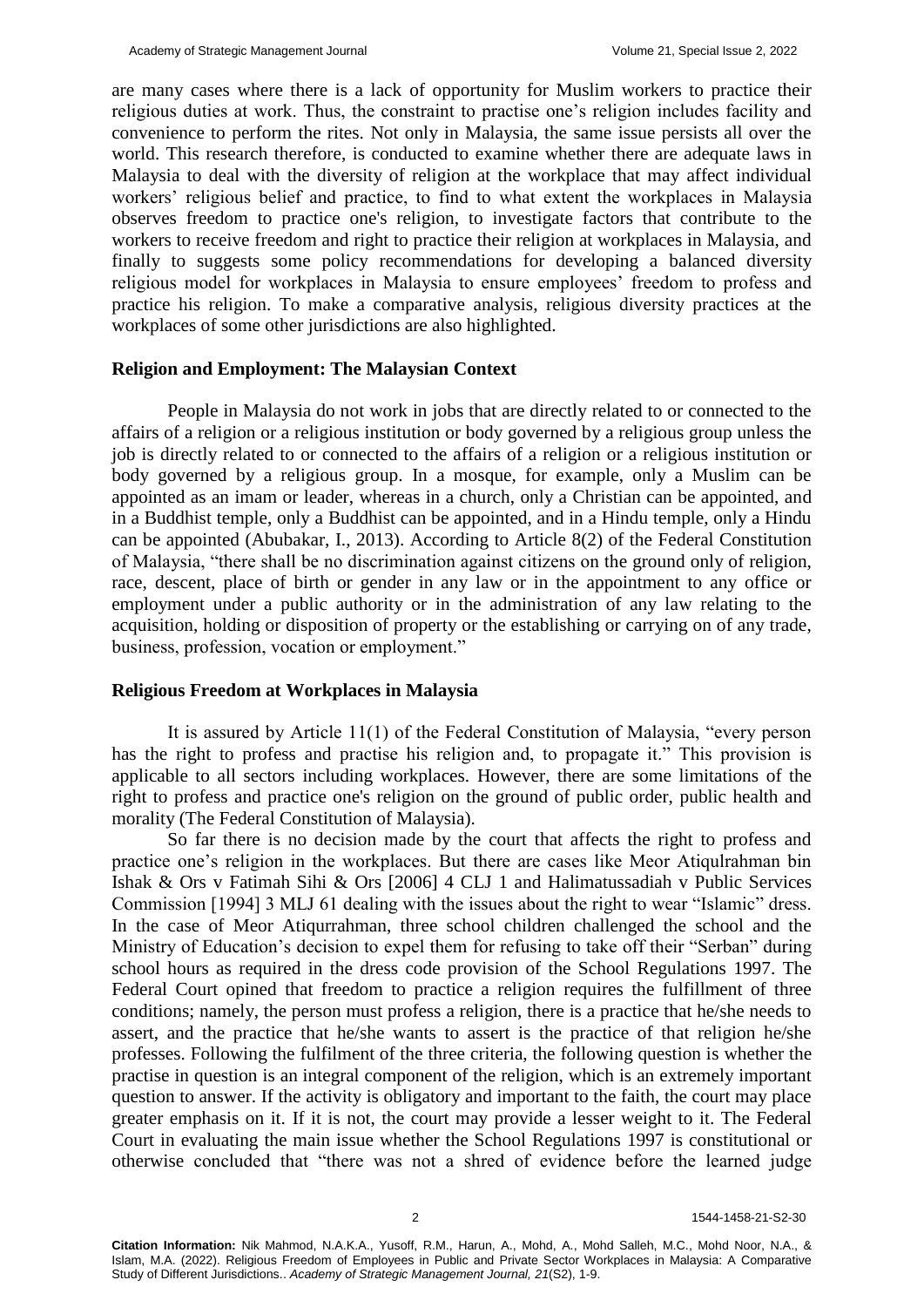confirming that wearing a Serban is mandatory in Islam and therefore, is not an integral part of Islam."

In the case of Halimatussadiah, the issue in question was the prohibition imposed on public servant from wearing the face cover or "purdah." Government's service circular issued in 1995 prohibited the wearing of such clothing. When she refused to abide by the circular, she was subject to disciplinary action resulting to dismissal from the public service. She challenged the action in court on the ground that the circular and the dismissal was unconstitutional as it contravened her right to practice her religion. Based on the premise that wearing "purdah" is not an integral part of the religion of Islam and the circumstances surrounding her work requires her not to cover her face. The court concluded that the dismissal was justified and was constitutional.

There are numerous challenges in protecting and promoting the right to freedom of religion or belief in Malaysia. In a recent paper The International Commission of Jurists (ICJ) (2019) has identified six significant issues concerning the practical application of constitutional provisions, federal legislation, and Islamic laws in the context of freedom of religion or belief:

- 1. Discrimination against religious minorities;
- 2. Limitations on the rights of children relating to personal matters governed by Islamic law;
- 3. Discrimination against persons in case of changing or adopting a new religion;
- 4. Criminalization and prosecution of proselytism among Muslims; and
- 5. Restrictions on the use of the word 'Allah' by non-Muslims; and
- 6. Relationship between freedom of expression and the crime of sedition.

The ICJ made certain recommendations to help the Malaysian government resolve these shortcomings and guarantee that its legal framework is compliant with international human rights law and fully respects freedom of religion or belief in all spheres of life, including workplaces. These recommendations include joining major international treaties, withdrawing reservations to CEDAW, CRC, CRPD, etc., fully implementing Constitutional provisions, amending or repealing laws that are incompatible with religious freedom, and so on (International Commission of Jurists, 2009).

Kadiresan & Javed (2015) conducted a study on discrimination in employment and job delegation at Malaysian workplaces, which touched on a variety of aspects of employment discrimination, including religious prejudice. According to an empirical survey of employees from various private firms in the state of Kuala Lumpur, discrimination in the workplace in Malaysia still exists in subtle forms in terms of age, ethnicity, religion, and gender. The majority of respondents believe race is the most important component, however other characteristics such as age, religion, and gender are also important (Kadiresan, 2015).

# **Religious Freedom at Workplaces in other Jurisdictions**

Although religious freedom is a well-established fundamental right in all jurisdictions, Lucy (2015) claims that the extent to which it should be enjoyed by employees of a given organisation is still up for argument. Some may claim that because religion is a personal subject, it should not be discussed in the workplace. However, other individuals believe that work is a location where people spend a substantial portion of their lives. People interact with their coworkers, engage with a larger society and culture, ensure economic sustainability, engage in personal and professional development activities, and, to a significant extent, exhibit their personalities at work. When viewed in this light, religion cannot be excluded from the workplace. Furthermore, some studies imply that restricting religious freedom at work can lead to conflict, including conflict between equal rights and conflict between religion and other interests, such as employers' economic interests (Vickers, L. 2015). To get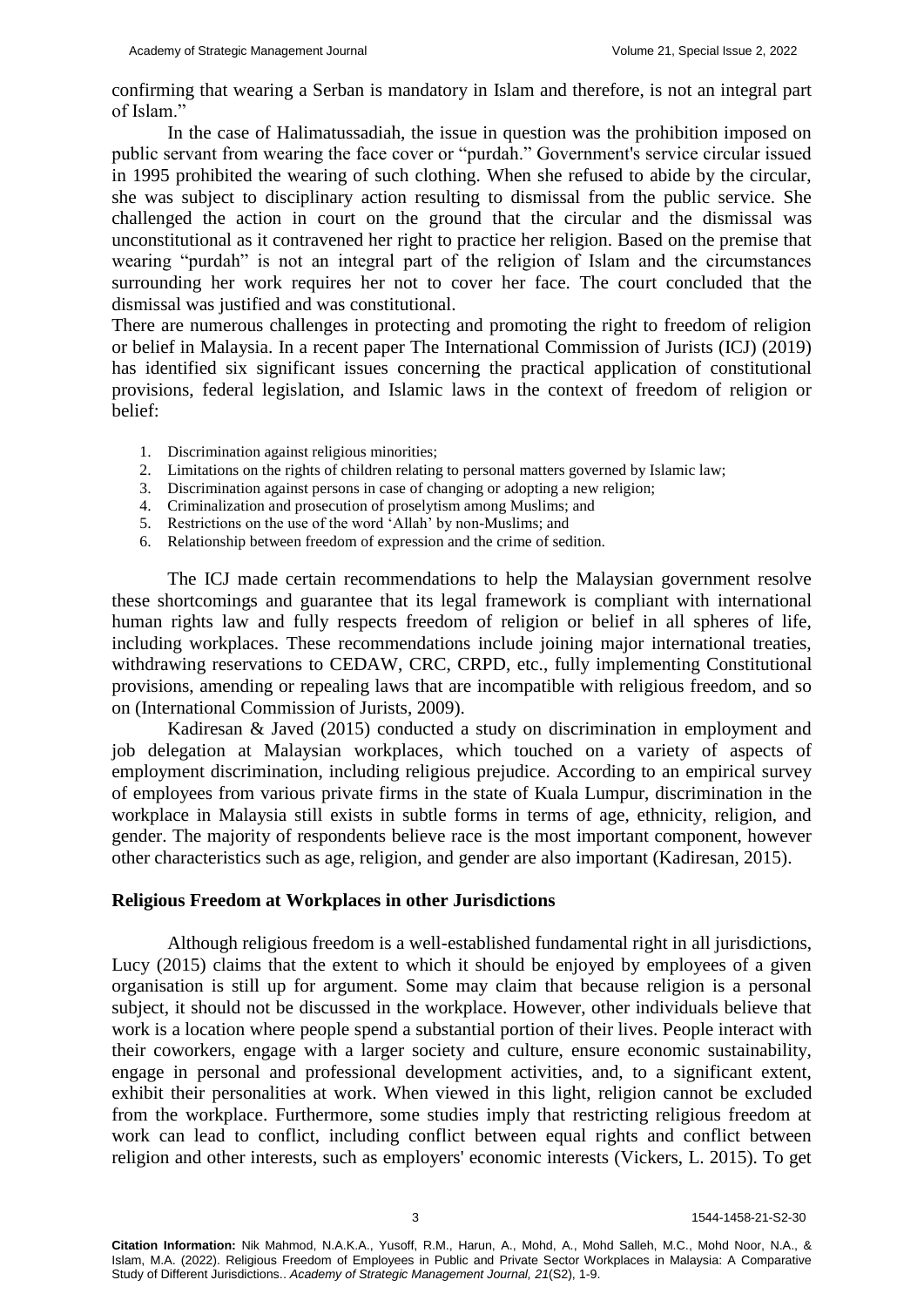a clear idea, current situation of freedom of religion at workplaces in some other countries are discussed below:

# **United Kingdom (UK)**

The Equality Act 2010 protects employees' religious and philosophical beliefs in the workplace in the United Kingdom. The provisions of EU Directive 2000/78 are followed in the interpretation of this Act. Furthermore, the UK legislation is interpreted in accordance with the principles of the European Convention on Human Rights (ECHR), particularly Article 9 which protects freedom of religion or belief, under the Human Rights Act 1998. Direct and indirect discrimination, as well as harassment and persecution on the basis of religion or belief, are prohibited under the Equality Act 2010 (Vickers, 2019).

The UK Case law implies that to establish a charge of discrimination on the basis of religion at workplace, a group must have been disadvantaged. Negative treatment of one person may not be sufficient here. In Eweida v British Airways [2010] EWCA Civ 80, Eweida, a British Airways employee claimed that she experienced discrimination because of her Christian beliefs to wear a white gold cross visibly. The domestic court dismissed Eweida's petition because she couldn't find a group of people who shared her religious convictions and felt obligated to wear a cross at work. However, she successfully established her claim before the European Court of Human Rights (ECHR) under Article 9 of the Convention that does not require the need for group disadvantage. In the judgment, ECHR ordered the British Airways to pay 2,000 Euros in damages to Ms Eweida and 30,000 Euros in costs. Hence, it is found that the UK laws and the EU laws do not resemble on this issue.

There is another law in the UK known as the Employment Equality (Religion or Belief) Regulations 2003. Regulation 3 of this Law also prohibits discrimination against workers on the basis of religion or similar beliefs (Employment Equality Regulations, 2003). These regulations regulate all areas of work, including recruiting, training, terms and conditions, transfers, promotions, dismissals, and vocational training. There are several exceptions to the UK Regulations, such as a true occupational requirement for the worker to be of a specific religion or belief in order to execute the job or to comply with the organization's religious or belief ethos (Employment Equality Regulations, 2003).

### **United States of America (USA)**

Title VII of the Federal Civil Rights Act of 1964 prohibits discrimination on the basis of religion for covered employers with 15 or more employees in the United States. Within 180 days after the discriminatory incident, an aggrieved person may file a complaint with the Equal Employment Opportunity Commission (EEOC) or a comparable state body under this legislation (The Civil Rights Act, 1964).

Following a dispute over prayer breaks in 2016, it was claimed that Cargill Meat Solutions, a US food processing company, sacked 150 Muslim workers from its beef processing factory in Colorado. Following public outcry over the layoffs, the company changed its hiring policy to allow fired employees to reapply for their jobs (Jawad et al., 2017). In September 2017, Cargill Meat Solutions and the Employee Union called the Teamsters Local Union No. 455 jointly agreed to pay the Muslim workers more than \$1.7 million dollars to settle the matter. However, Cargill Meat Solutions did not go for formal legal proceedings, rather they decided to settle the matter amicably (Honig, E., 2018). Likewise, the US Supreme Court heard a case filed by EEOC on behalf of a Muslim woman Elauf, who argued that Abercrombie & Fitch, a clothing retailer denied her a job on the ground that she wore a hijab. After in-depth investigation, it was confirmed that the allegation of Ms. Elauf was true, that is she was denied the job because of her religious dress. Consequently, Abercrombie & Fitch, in a settlement paid \$25,670 in damages to Ms. Elauf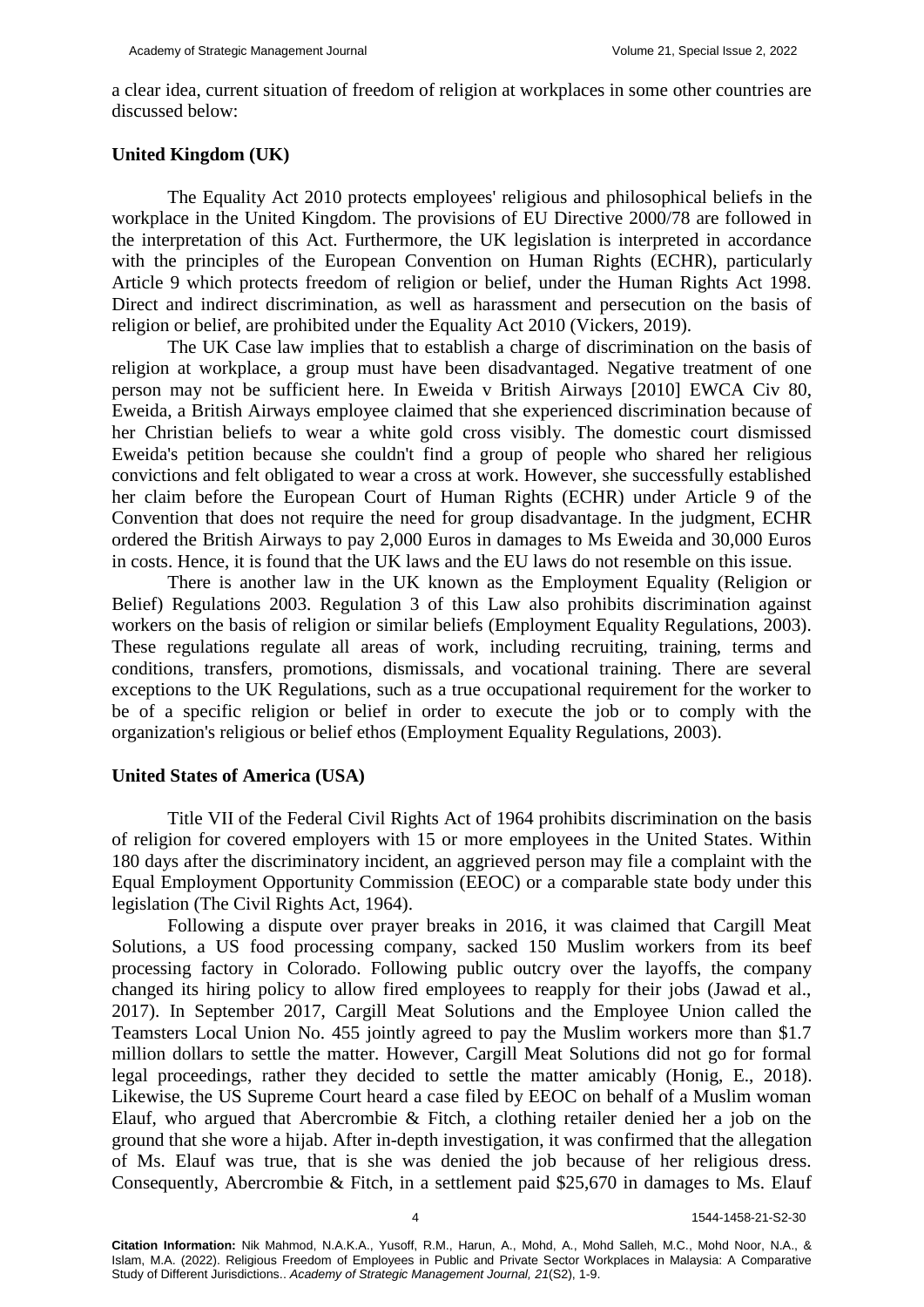and \$18,983 in court costs (Equal Employment Opportunity Commission v. Abercrombie & Fitch Stores, Inc., 2015).

# **Japan**

The idea of non-discrimination in work is recognised in the Japanese Constitution of 1946. According to Article 14 of the 1946 Japanese Constitution, all individuals are treated equally under the law, and no discrimination on the basis of race, creed, sex, social class, or family origin is permitted in political, economic, or social relations. Article 3 of the Labor Standards Act of 1947 restates the prohibition on discrimination by employers in wages, working hours, or other working conditions on the basis of a worker's nationality, creed/religion, or social status. If someone violates this nondiscrimination rule, they will be prosecuted under Article 119 of the Labor Standards Act of 1947. Such person, if proven guilty of committing such conduct shall be liable to imprisonment that may extend to six months or a fine not extending 300,000 yen (The Labor Standards Act, 1947).

Article 27 of the National Public Service Act 1947 of Japan also provides that all citizens are equal before the law and there shall be no discrimination on grounds of race, creed, sex, social status, family origin; or due to political opinions or affiliations. Article 13 of the Local Public Service Act 1950 also guarantees this principle. Violation of this law is subject to criminal action and the perpetrator shall liable for imprisonment that may extend to one year or to a fine not exceeding 500,000 yen.

#### **Australia**

There is no specific provision in the Australian Constitution of 1900 that guarantees and safeguards freedom of religion and belief. However, there are some safeguards in the Constitution, which state that no law shall be enacted by the Commonwealth for the purpose of establishing any religion, compelling any religious observance, or prohibiting the free exercise of any religion, and religious test shall not be considered as a requirement for any office or public trust under the Commonwealth (Commonwealth of Australia Constitution Act, 1900).

Australia is one of the countries that has either ratified or otherwise implied its support for numerous international instruments in the area of human rights. Some of these instruments specifically indicate that they need to be implemented through domestic legislation. There are various laws enacted by the Commonwealth of Australia to enforce these instruments. The Human Rights and Equal Opportunity Commission Act 1986 and the Racial Discrimination Act 1975 are examples of such laws. Both of these Acts provide for rational protection against discrimination on the ground of religion or belief (Human Rights and Equal Opportunity Commission, 1998). State governments could always establish a state church or religion, or even suppress religious views and mandate a religious test as a requirement for public office, because there is no legal barrier at the state level. The constitution of Tasmania, Australia's first and only state, guarantees religious freedom. Every citizen is entitled freedom of conscience and the free profession and practise of religion under Article 46 of the Constitution Act 1934 (Tas). No one shall be subjected to any disability or be compelled to take any oath or religious test because of his or her religion or religious beliefs in the context of appointment to or holding of any public office.

# **Canada**

The Canadian Charter of Rights and Freedoms, an amendment to and part of Canada's Constitution, guarantees the fundamental right to freedom of conscience and religion, as well as freedom of thought, belief, opinion, and expression. Every individual has the right to equal

5 1544-1458-21-S2-30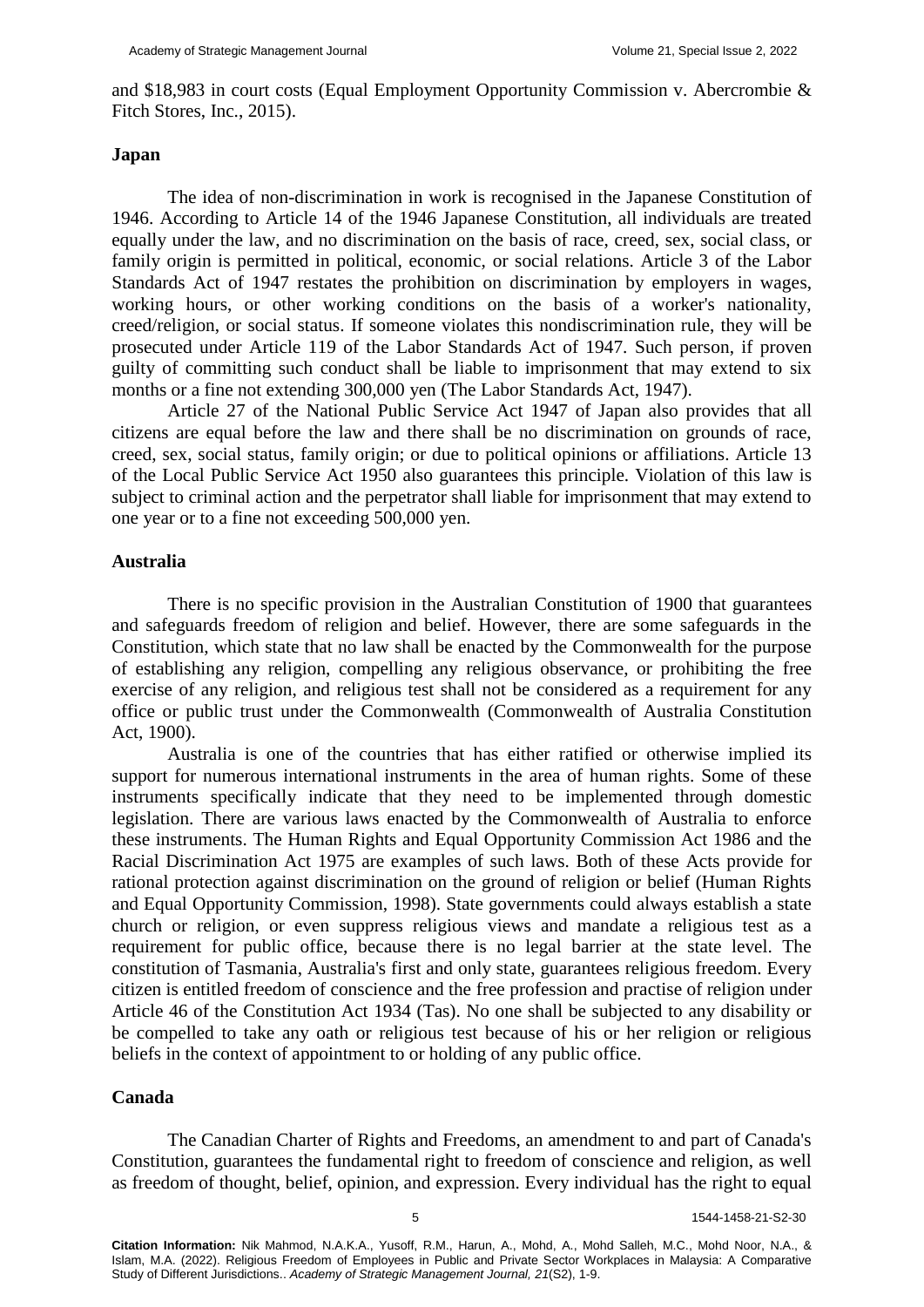protection and benefit of the law under Article 15 of this Charter, which prohibits discrimination based on religion (The Canadian Charter of Rights and Freedoms, 1982). In the courts, the Charter is directly enforceable. All government or federally regulated entities are prohibited from discriminating on the basis of religion under the Canadian Human Rights Act of 1985. In their regions of jurisdiction, provinces and territories have identical statutes against discrimination. The Canadian Human Rights Commission and a number of provincial commissions deal with discrimination complaints (Human Rights and Equal Opportunity Commission, 1998).

# **New Zealand**

Three clauses of the New Zealand Bill of Rights Act 1990 deal with religious freedom. Firstly, Section 13 provides that "everyone has the right to freedom of thought, conscience, religion and belief, including the right to adopt and to hold opinions without interference the New Zealand Bill of Rights Act, 1990." Secondly, Section 15 mentions that "every person has the right to exhibit his religion or belief in worship, observance, practice, or teaching, either individually or within a community, and either in public or in private New Zealand Bill of Rights Act, 1990." In broader sense, this provision guarantees religious freedom in workplace too. Lastly, the Act bestows a special protection of minority religious rights. The New Zealand Bill of Rights Act 1990 cannot override inconsistent legislation it does not have constitutional status. The New Zealand Human Rights Act (1993) prohibits discrimination based on religion or belief in employment, housing, education, and goods and services, with limited exceptions for religious bodies.

# **India**

The Indian Constitution of 1949 prohibits discrimination based on religion, race, caste, sex, or place of birth; promotes equal opportunity in public employment; abolishes untouchability; and protects Scheduled Castes (SC), Scheduled Tribes (ST), and other weaker sections from social injustice and exploitation. For preventing discriminations at workplaces, India also has the Protection of Civil Rights Act (PCRA) (1955) and the Untouchability Offences Act (UOA) (1955), Scheduled Caste/Scheduled Tribe (Prevention of Atrocities) Act (SC/ST Act) 1989 etc.

India is a multi-religious country where almost all major religions of the world is found. Some of these religions have originated in India itself. When it comes to religious diversity tolerance among employees in Indian enterprises, however, there is mistrust. The best way to understand religious diversity among employees is to evaluate the many ideas, practises, and cultures that shape their religion (Sing, 2020). According to Rao (2012), Indian workplaces are also multi-religious, with employees from all over the country. Furthermore, due to decades of integration and adaptation, religious diversity in Indian workplaces is tolerated and rarely causes conflict.

#### **Vietnam**

Vietnam is a country that is multi-ethnic and multi-religious. In Vietnam, all religions are treated equally, respected, and protected by the law. Religious variety and freedom of religion have always been respected in Vietnam since the restoration period (Nghia, 2015). The Constitution of Vietnam guarantees everyone the right to freedom of belief and religion, as well as the freedom to practise any religion or none at all. The Constitution also guarantees that all religions are equal before the law, and that the state must respect and protect religious freedom. No one may infringe on the freedom of belief and religion, nor may anyone use a belief or religion to circumvent the law (The Constitution of Vietnam, 2013). Vietnam also

6 1544-1458-21-S2-30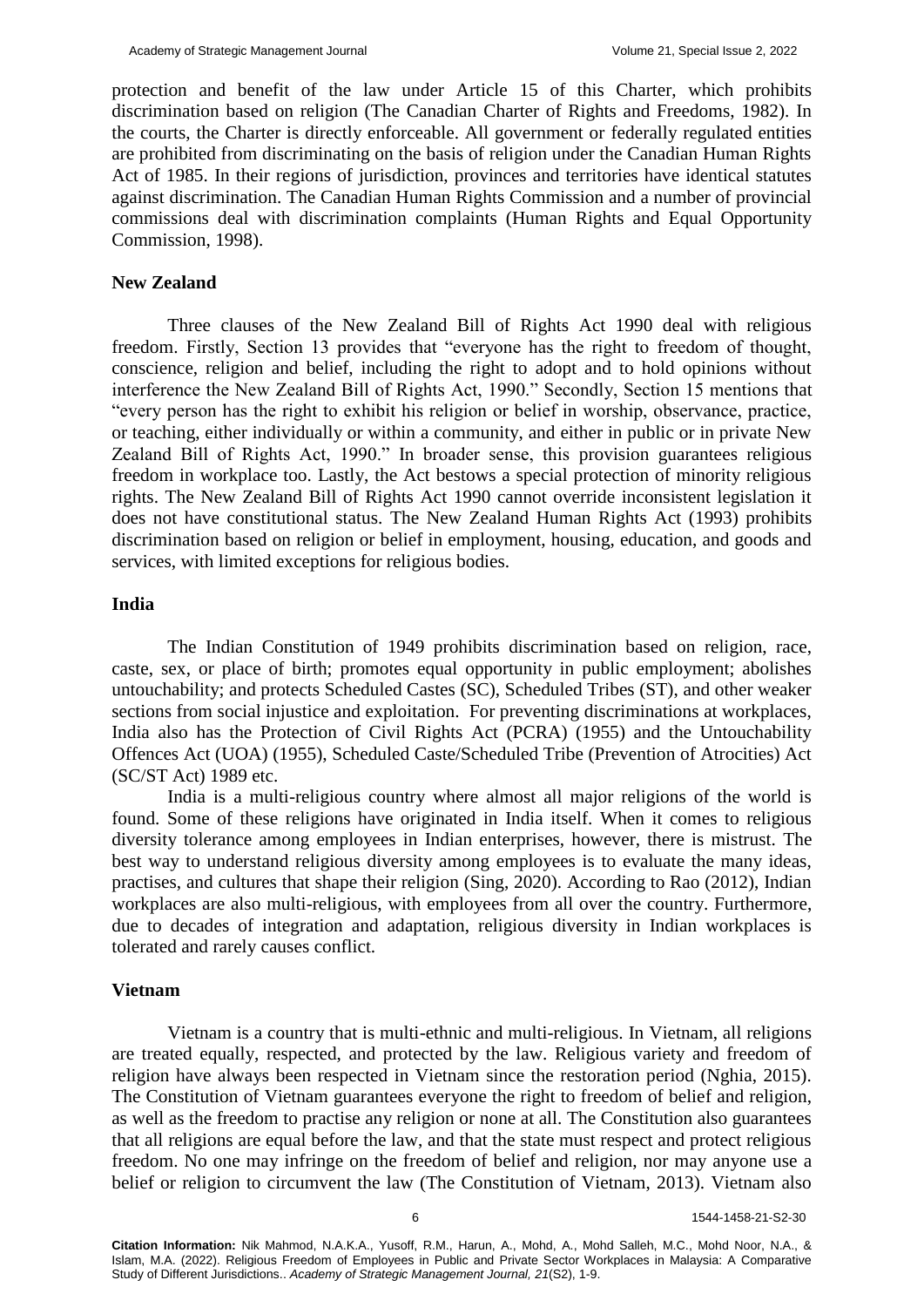has some other legal documents in addition to the constitutional provisions so that constitutional rights can be enforced properly. By establishing the Ordinance on Belief and Religion by the Vietnam National Assembly Standing Committee on June 18, 2004, which went into effect on November 15, 2004, Vietnam extends and expands the principles of the Constitution and institutionalises the Communist Party's objectives and directions. Vietnam is one of the rare countries in the world where major religions coexist peacefully within one country. Furthermore, like the original culture of the Vietnamese people, there are few countries where religious tolerance, a characteristic of the respect and preservation of religious freedom, has become the essence of humanism (Nghia, 2015).

# **Adverse Impact of Religious Freedom at Workplaces**

Although it is expected that employees in an organization should have freedom to profess his religious faith, studies suggest that religious freedom in workplace may affect the working environment. There have been many studies conducted on religious discrimination at workplaces that cover many aspects of human resource management, policy and organizational behaviour. Messarra (2014) investigated the perceptual impacts of perceived religious discrimination on employee work-related behaviours, primarily commitment and engagement, in an organisational behaviour survey. A survey of 548 employees from religiously diverse firms was performed for this purpose. The findings of the study indicated that when workers perceive religious discrimination in their group, their dedication and participation towards the organization are seriously affected. The study recommended that employers should develop policies and strategies to diminish the negative organizational and personal consequences of religious discrimination in the workplace. Messara (2014) defined religious discrimination as "valuing or treating a person or group differently because of what they do or do not believe or because of their feelings towards a given religion" (Messarra, 2014).

Perceived discrimination, according to Sanchez & Brock (1996), refers to a person's belief that he or she is being treated unfairly because of their group membership. In a study by Robbins & Judge (2013), it was discovered that people of different religious faiths frequently clash. According to the findings, employees in religiously diverse firms are more likely to have interpersonal problems and misunderstandings, which can lead to bias among coworkers (Day, 2005). According to Messara (2014), existing research on workplace discrimination that deal with religion usually focus on management practises, such as dress requirements and the scheduling of religious holidays, or consider them when arranging meetings and/or other events. Morgan (2004) also stated that it is now standard practise for people to declare their personal religious beliefs and seek religious accommodations in the workplace, which may result in problems for managers. Managers should be well-trained in these areas.

# **CONCLUSION AND RECOMMENDATION**

Religion makes people happier and stress free and happier and stress-free employees are the most productive ones. In a religiously diverse country like Malaysia, there is no other option but to provide freedom of religion at the workplaces so that employees with diverse religious beliefs can work together with peace and harmony. Here, one important thing must be kept in consideration that in exercising religious freedom and practicing religious norms, no discrimination must be accepted on a particular group because of their minority within the organization. Otherwise, the basic objectives of religious freedom at workplaces would fail. For this, there must be separate legal framework at national level as well as specific policies within particular organization which would adhere the national legal framework.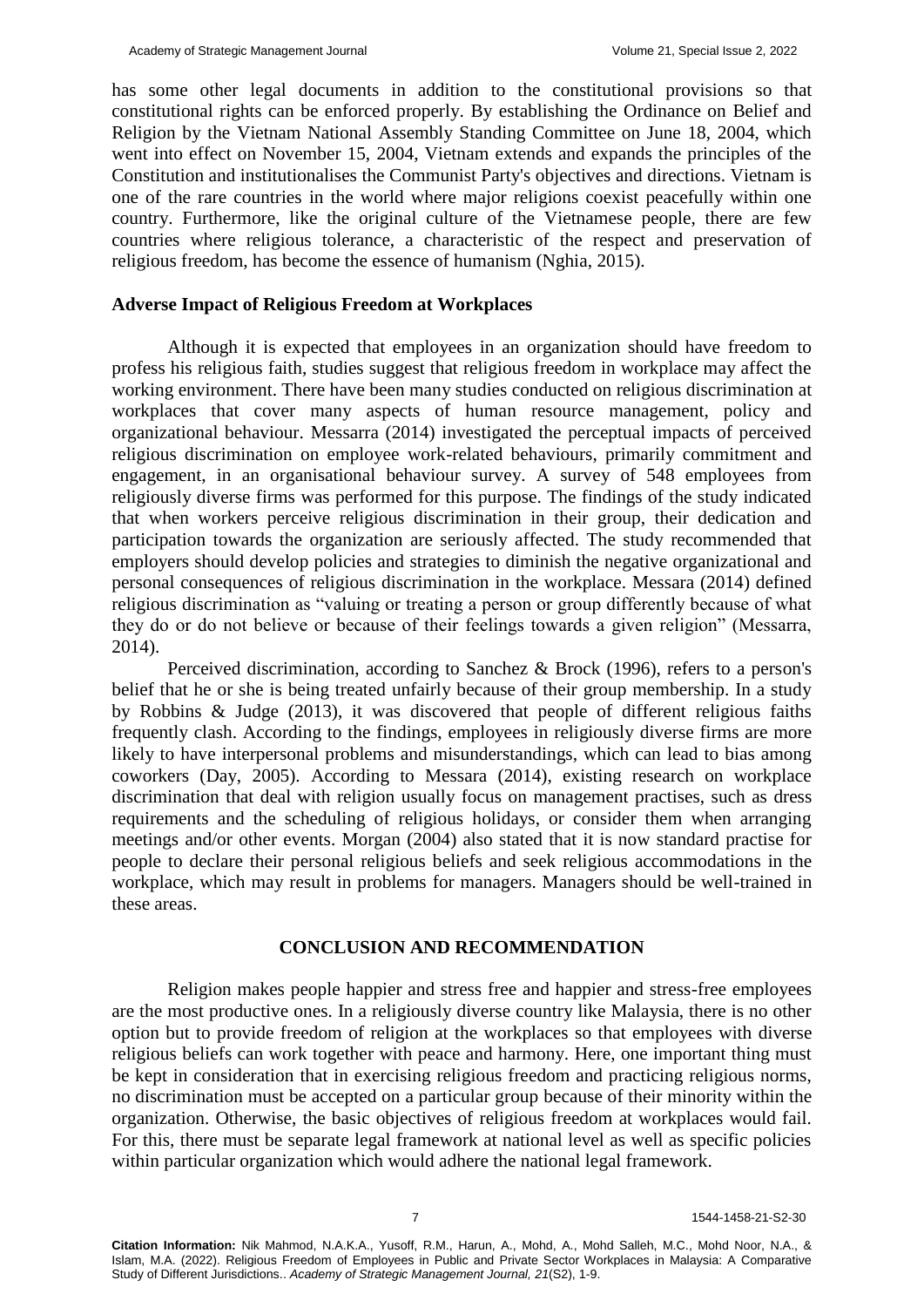Thus, from the above analysis and the practices shown from other jurisdictions it is clear that religious freedom and religious diversity practices are necessary for the productivity and well-being of any organization whether public or private. At the same time, these freedoms should be practiced in a controlled and a proper manner as it is indicated in several studies that absolute freedom may create chaos and conflict within the organization. As Malaysia does not have any specific law dealing with religious freedom at workplaces, it is recommended that the Government of Malaysia would take necessary steps immediately to enact a national law dealing with religious freedom and religious diversity practices at public and private sector workplaces within Malaysia.

# **Acknowledgment**

The authors fully acknowledge the sponsorship from the Malaysian Ministry of Higher Education Fundamental Research Grant Scheme (FRGS/1/2018/SS03/UIAM/01/3) entitled Employee's Freedom to Profess and Practice His Religion: Building A Diversity Religious Model For Workplaces In Malaysia for the completion of this research project.

#### **REFERENCES**

- Abubakar, I. (2013). The Religious Tolerance in Malaysia: An Exposition. *Advances in Natural and Applied Sciences, 7*(1), 90-97.
- Atiqulrahman, I, [2006] 4 CLJ 1 Commonwealth of Australia Constitution Act 1900.
- Day, N.E. (2005). Religion in the workplace: Correlates and consequences of individual behaviour. *Journal of Management, Spirituality and Religion, 2*(1), 104-135.
- Equal Employment Opportunity Commission v. Abercrombie & Fitch Stores, Inc. 575 US \_ (2015).
- Eweida v British Airways [2010] EWCA Civ 80.
- Gebert, D., Boerner, S., & Chatterjee, D. (2011). Do religious differences matter? An analysis in India. *Team Performance Management: An International Journal, 17*(3/4), 224-240.
- Halimatussadiah v Public Services Commission [1994] 3 MLJ 61
- Honig, E. (2018). Muslim Workers Receive \$1.7M In Settlement With Cargill Over Prayer Breaks. Harvest Public Media. Retrieved from https://www.harvestpublicmedia.org/post/muslim-workers-receive-17msettlement-cargill-over-prayer-breaks.
- Human Rights and Equal Opportunity Commission (1998). Article 18: Freedom of Religion and Belief, Sydney, 13, 17, 18.
- International Commission of Jurists (2019). Challenges to freedom of religion or belief in Malaysia. *A Briefing Paper*, 3-4.
- Jawad, S., Alain, K., Faith, N.. & Charmine, H. (2017). Religious diversity in the workplace. Retrieved from DOI. 10.1017/9781316477106. p. 5.
- Kadiresan, V., & Javed, N.K. (2015). Discrimination in employment and task delegation at workplace in the Malaysian context. *International Journal of Academic Research in Business and Social Sciences, 5*(6), 37.
- Meena, K. (2015). Diversity dimensions of india and their organization challenges: An analysis. *IOSR Journal of Business and Management (IOSR-JBM), 17*(7), 77-90.
- Messarra, L.C. (2014). Religious diversity at work: the perceptual effects of religious discrimination on employee engagement and commitment. *Contemporary Management Research, 10*(1), 59-80.
- Morgan, J.F. (2004). How should business respond to a more religious workplace? *SAM Advanced Management Journal, 69*(4), 2004, 11-19.
- New Zealand Bill of Rights Act 1990.
- Nghia, H. V. (2015). Religious diversity and the right to freedom of religion in Vietnam today. *Academic Journal of Interdisciplinary Studies, 4*(1), 213-222.
- Rao, A. (2012). Managing diversity: Impact of religion in the Indian workplace. *Journal of World Business, 47*(2), 232-239.
- Robbins, S.P., & Judge, T.A. (2013). *Organizational behaviour, 15th Edition*. Pearson Education Inc.
- Sanchez, J.I., & Brock, P. (1996). Outcomes of perceived discrimination among Hispanic employees: Is diversity management a luxury or a necessity? *Academy of Management Journal, 39*(3), 704-719.
- Sing, P.K., & Babbar, M. (2020). Understanding Religious Diversity and Its Implications at the Workplace. *MIMS Journal of Economics and Public Policy, 5*(4), 10-21.
- The Canadian Charter of Rights and Freedoms 1982.